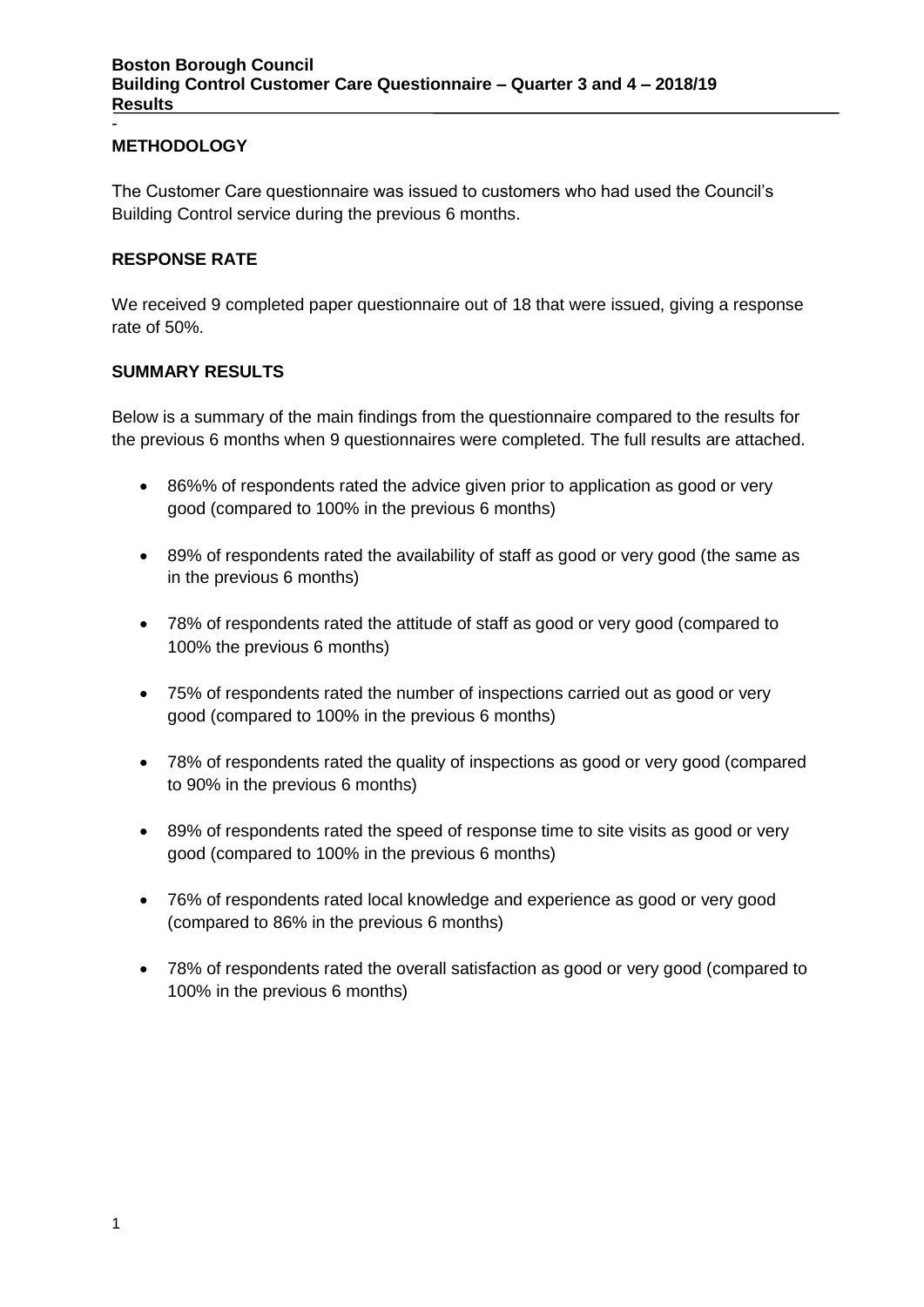## **FULL RESULTS**

The following is the analysis of the 9 completed questionnaires.



## **Q1. What aspects of the Building Control Service have you come into contact with?**

### **Q2a. Did you use an architect/designer for your scheme?**

33% of respondents answered yes to this question.

### **Q2b. Did you engage a builder to carry out the work?**

78% of respondents answered yes to this question.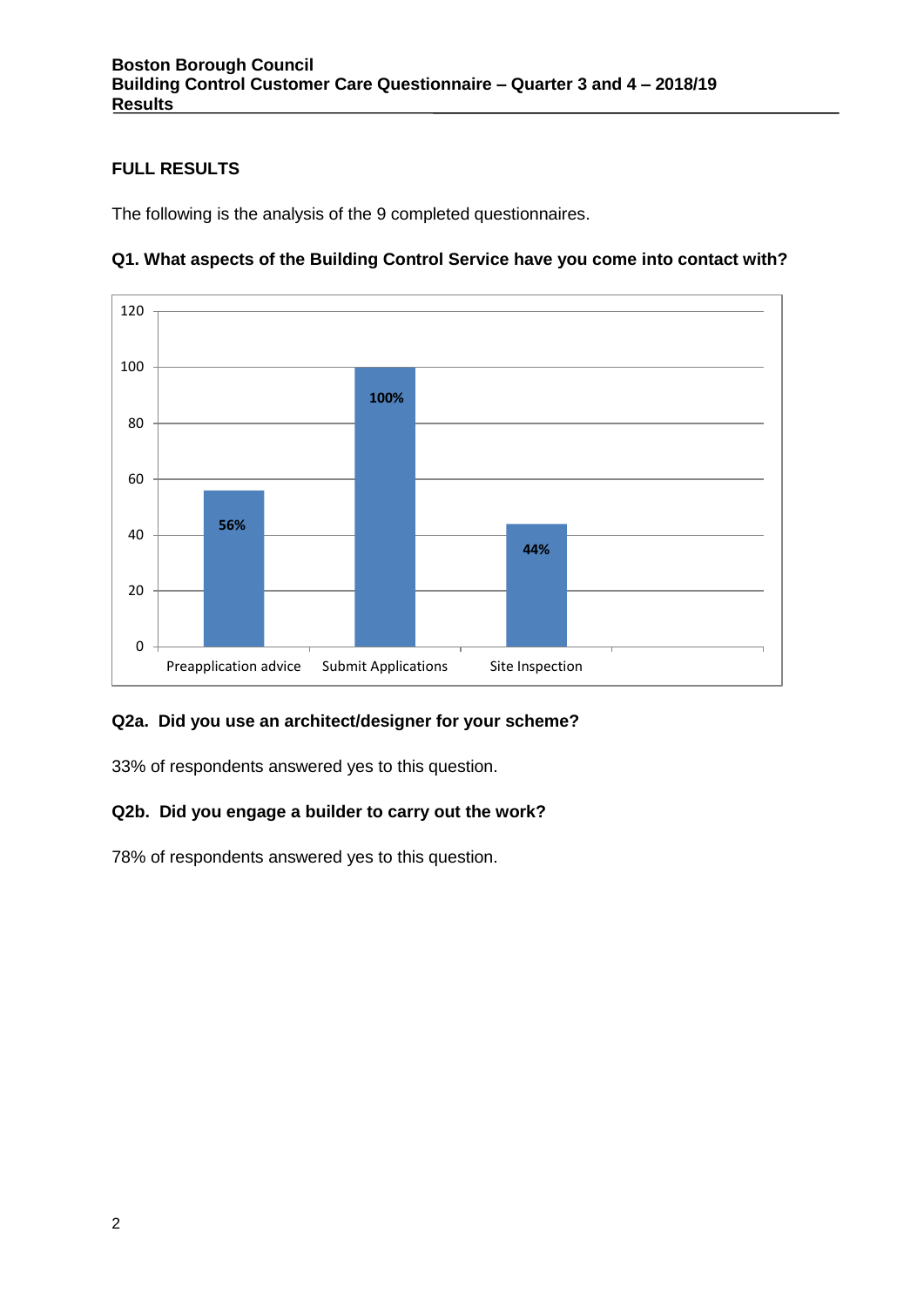

#### **Q3. How would you rate the following aspects of the service?**

|                                          | <b>Very</b><br>good | Good | <b>Satisfactory</b> | Poor  | <b>Very</b><br>Poor |
|------------------------------------------|---------------------|------|---------------------|-------|---------------------|
| Advice given prior to application        | 57%                 | 29%  | $0\%$               | 14%   | 0%                  |
| Attitude of staff                        | 56%                 | 22%  | 11%                 | 0%    | 11%                 |
| Availability of staff                    | 67%                 | 22%  | 0%                  | 0%    | 11%                 |
| Ease of contacting officers              | 50%                 | 25%  | 13%                 | $0\%$ | 13%                 |
| Local knowledge and experience           | 63%                 | 13%  | 13%                 | $0\%$ | 13%                 |
| No of inspections carried out            | 50%                 | 25%  | 13%                 | 0%    | 13%                 |
| <b>Overall satisfaction</b>              | 56%                 | 22%  | 11%                 | 0%    | 11%                 |
| Quality of site inspections              | 56%                 | 22%  | $0\%$               | 11%   | 11%                 |
| Speed of response time to site<br>visits | 56%                 | 33%  | 0%                  | 0%    | 11%                 |